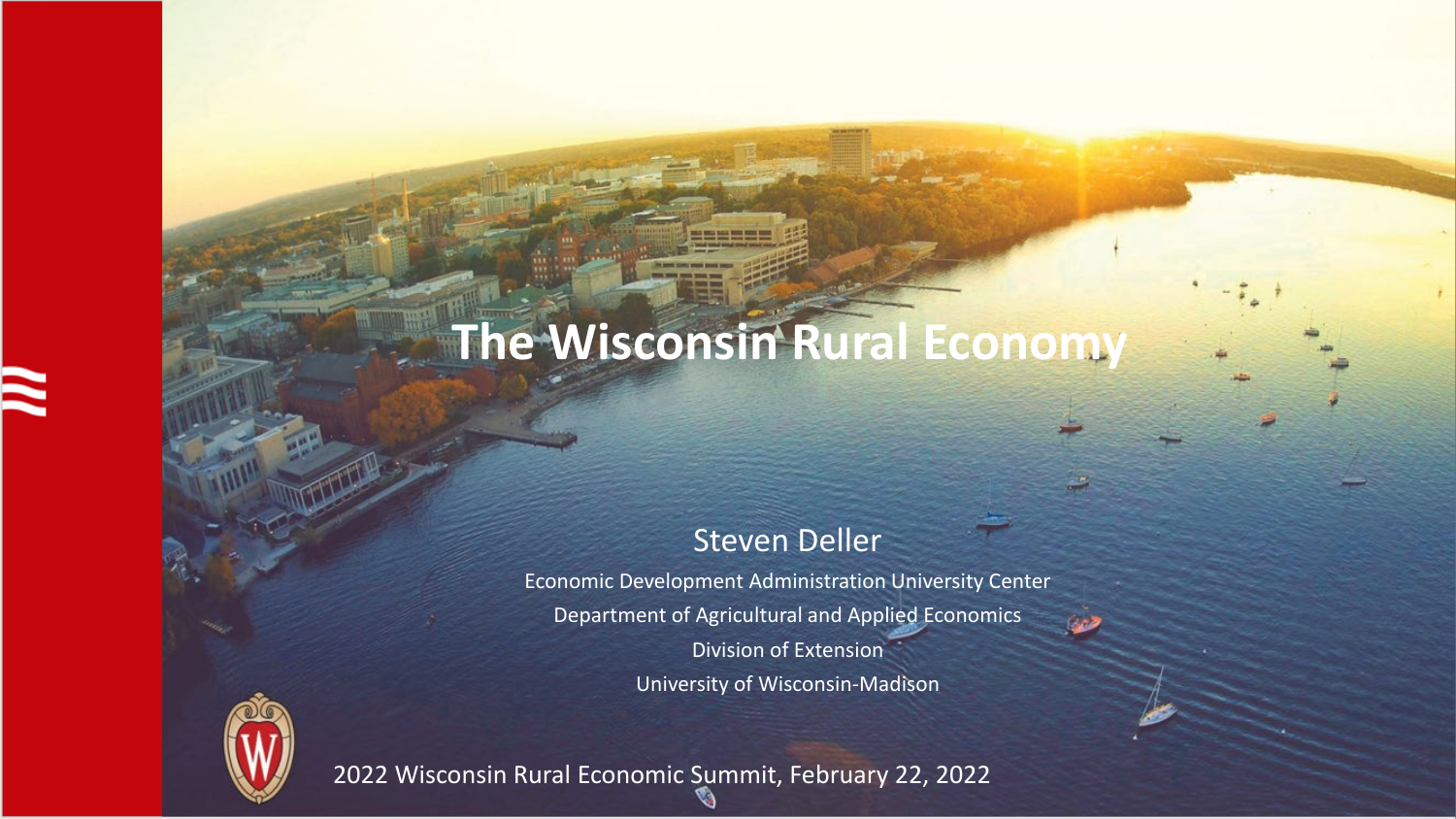## Long-Term Perspective

To think about where the economy is going, we need to understand how we got to where we are today.

## COVID-19 and the Economy

With one year of data (2020) what can we see.

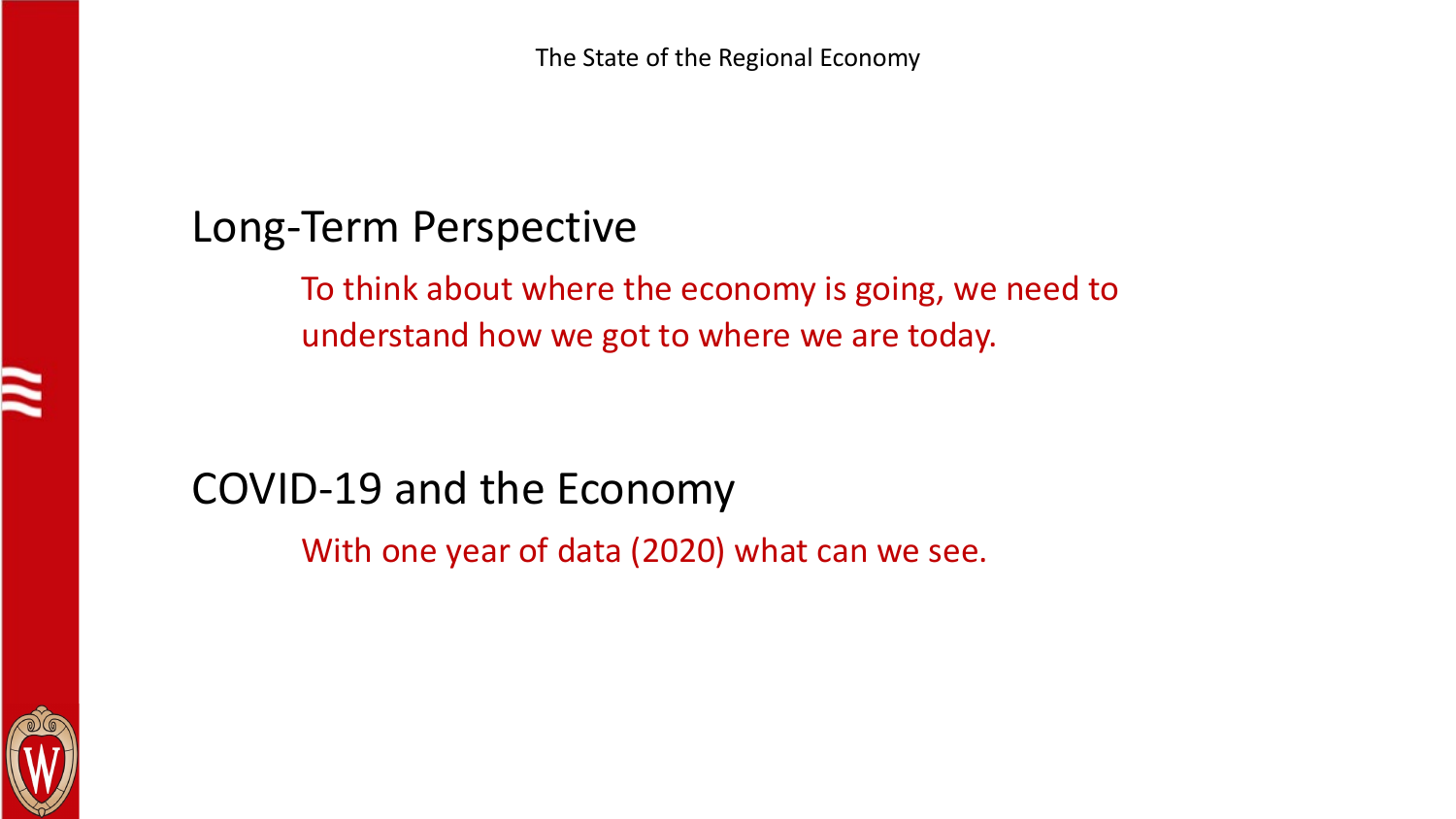## What do we mean by "rural"? In the eye of the beholder?

Nonmetropolitan: counties that are not classified as metropolitan.

"Metropolitan [statistical] areas are standardized county or equivalentbased areas having at least one urbanized area of 50,000 or more population, plus adjacent territory that has a high degree of social and economic integration with the core, as measured by commuting ties."

If 25% or more of the labor force commutes to the core, the county is included in the metropolitan area.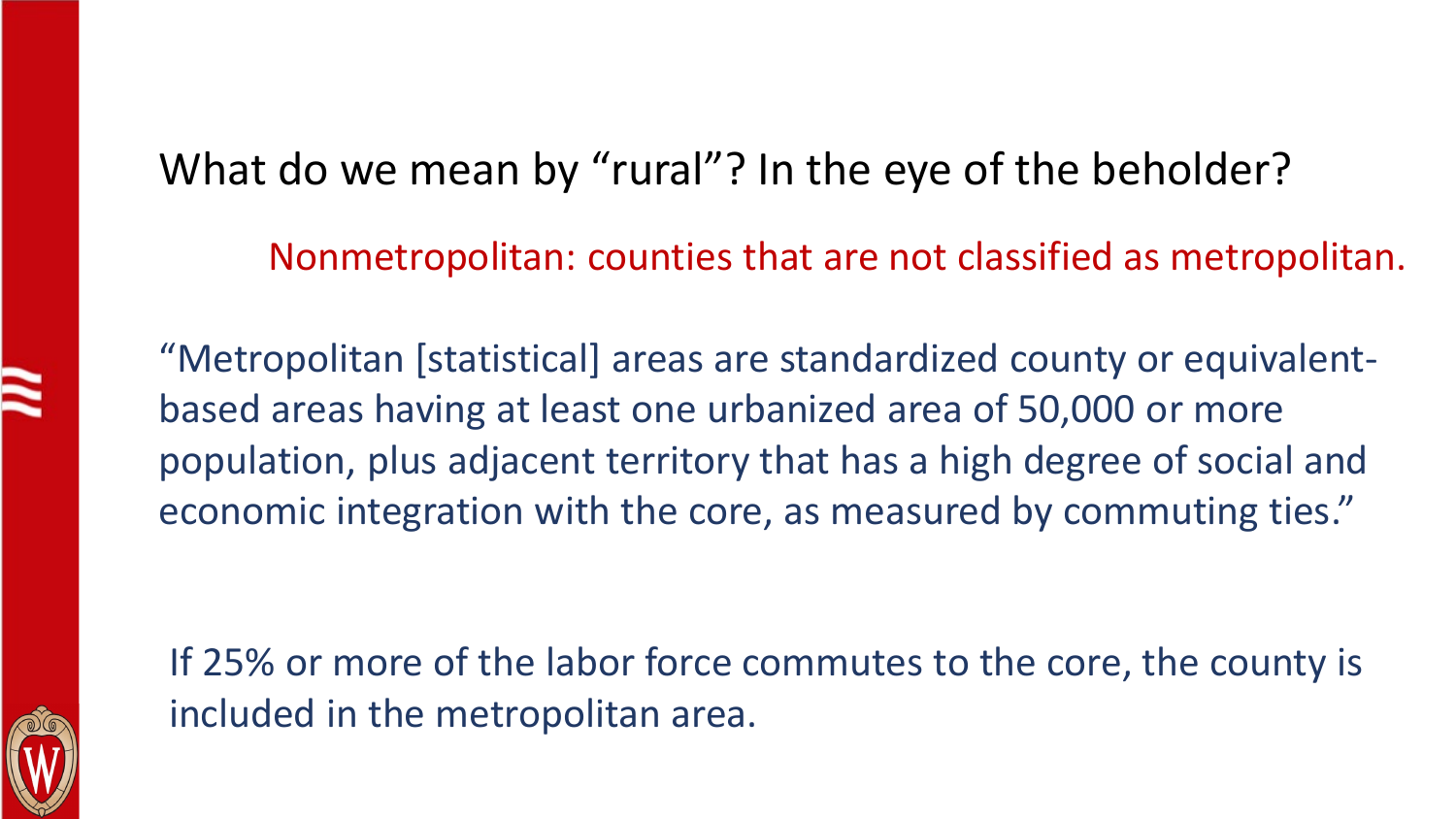

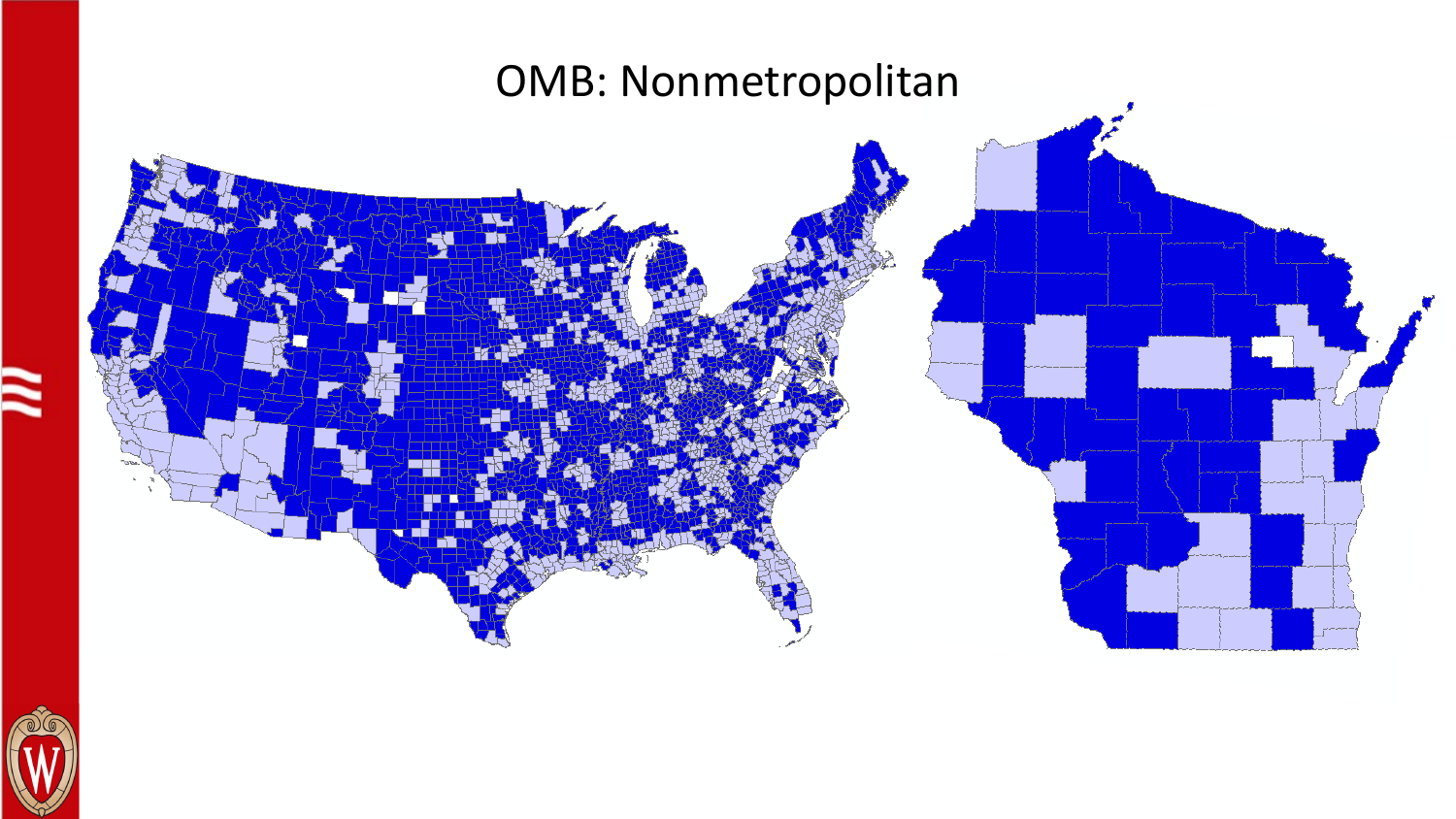## Census: Percent of the Population "Rural"





## A place is "rural" if population is less than 2,500.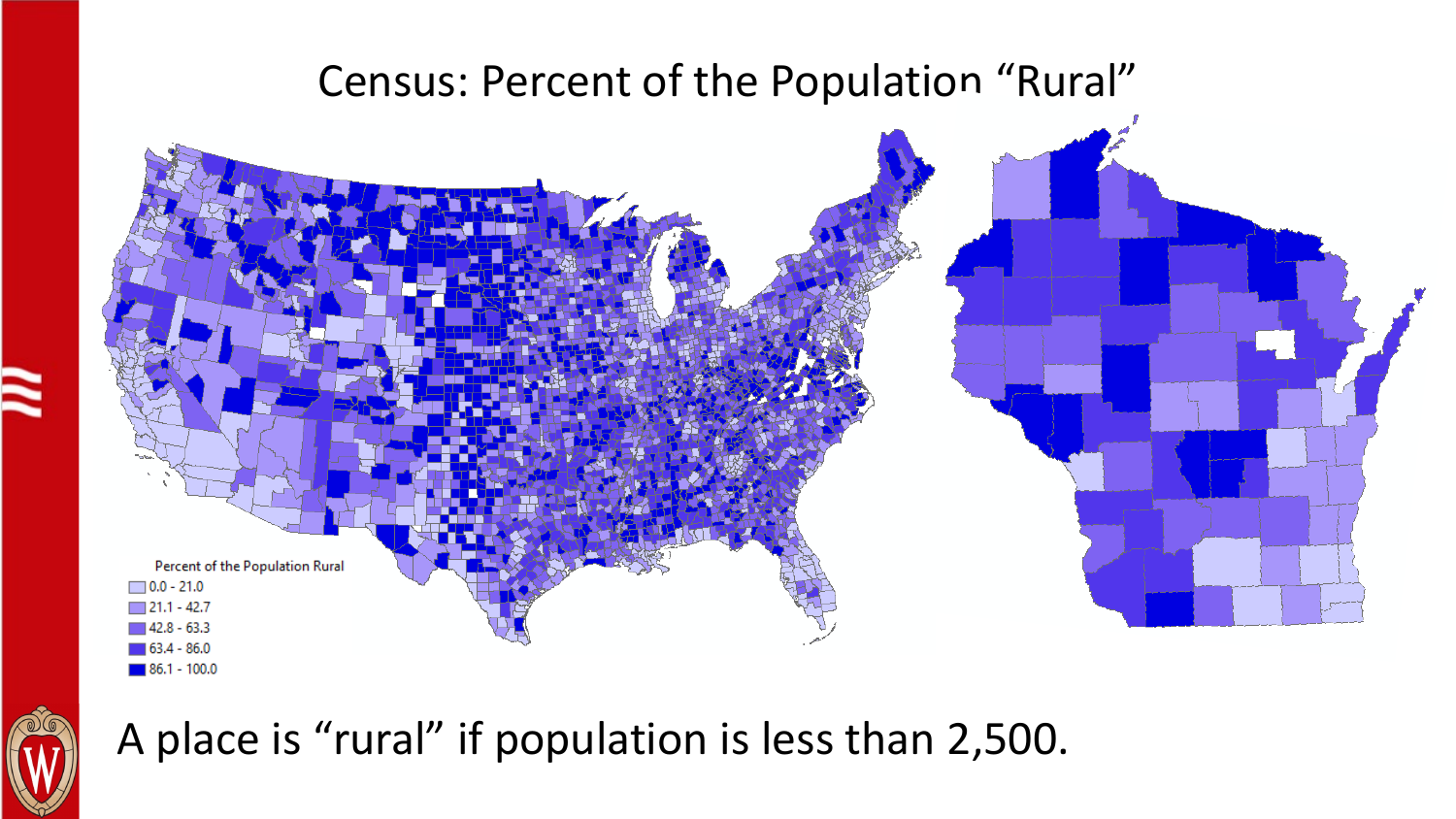



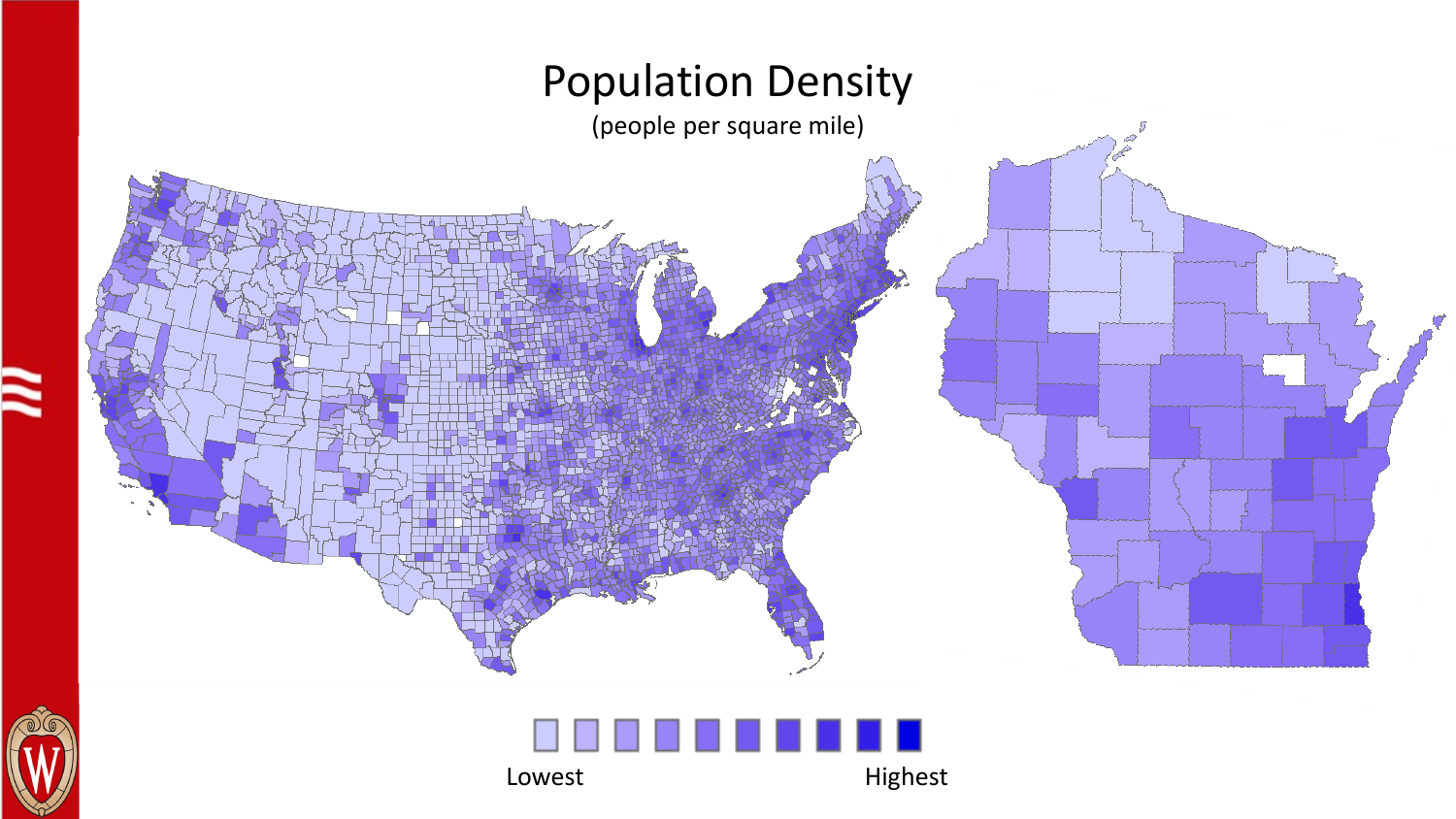

Population Density<br>OMB: Nonmetropolitan Census: Percent of the Population "Rural" Population per square mi

(people per square mile)

## What is "rural" Wisconsin?

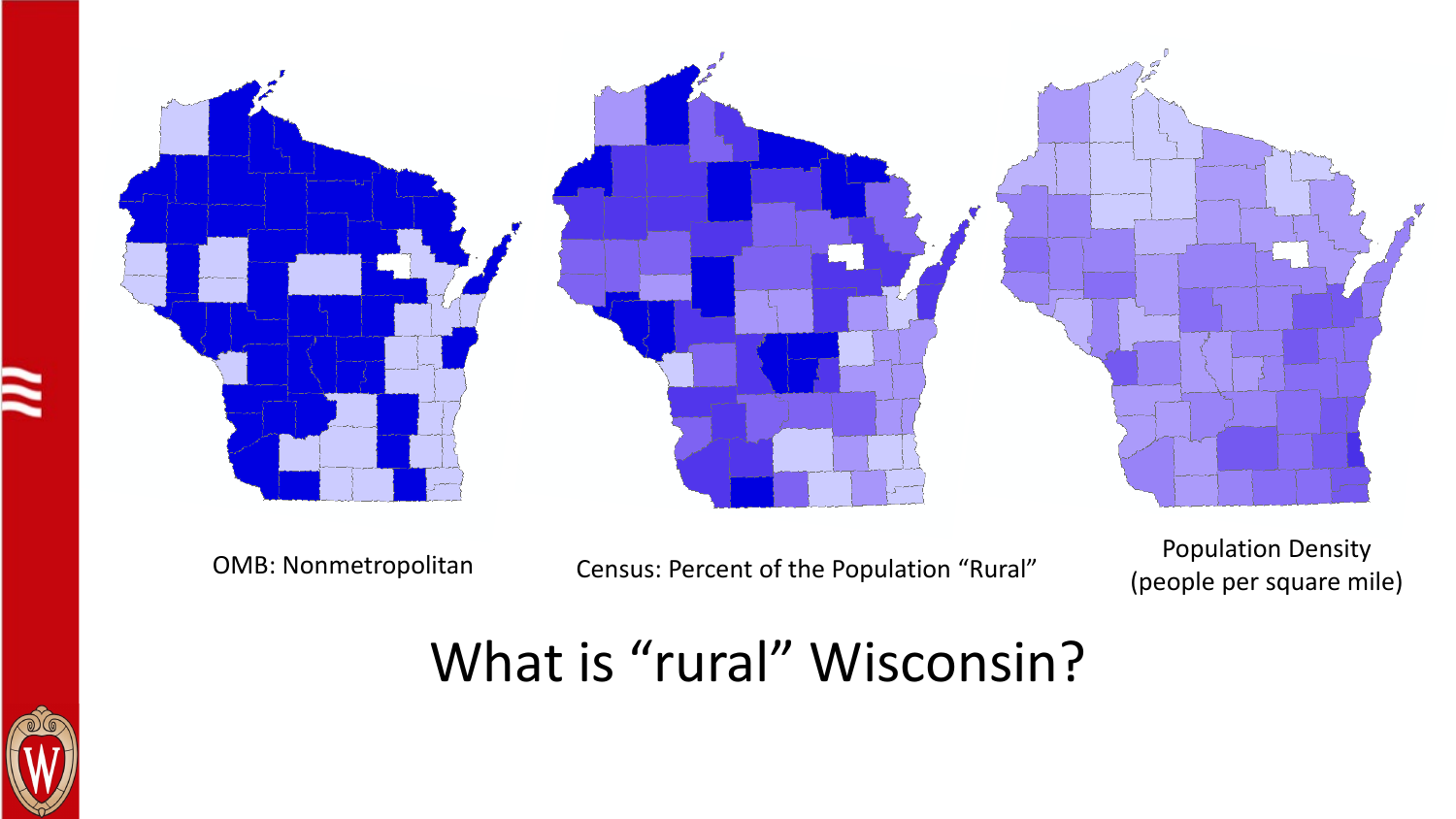#### Population Growth (Index 1969 = 100.0)

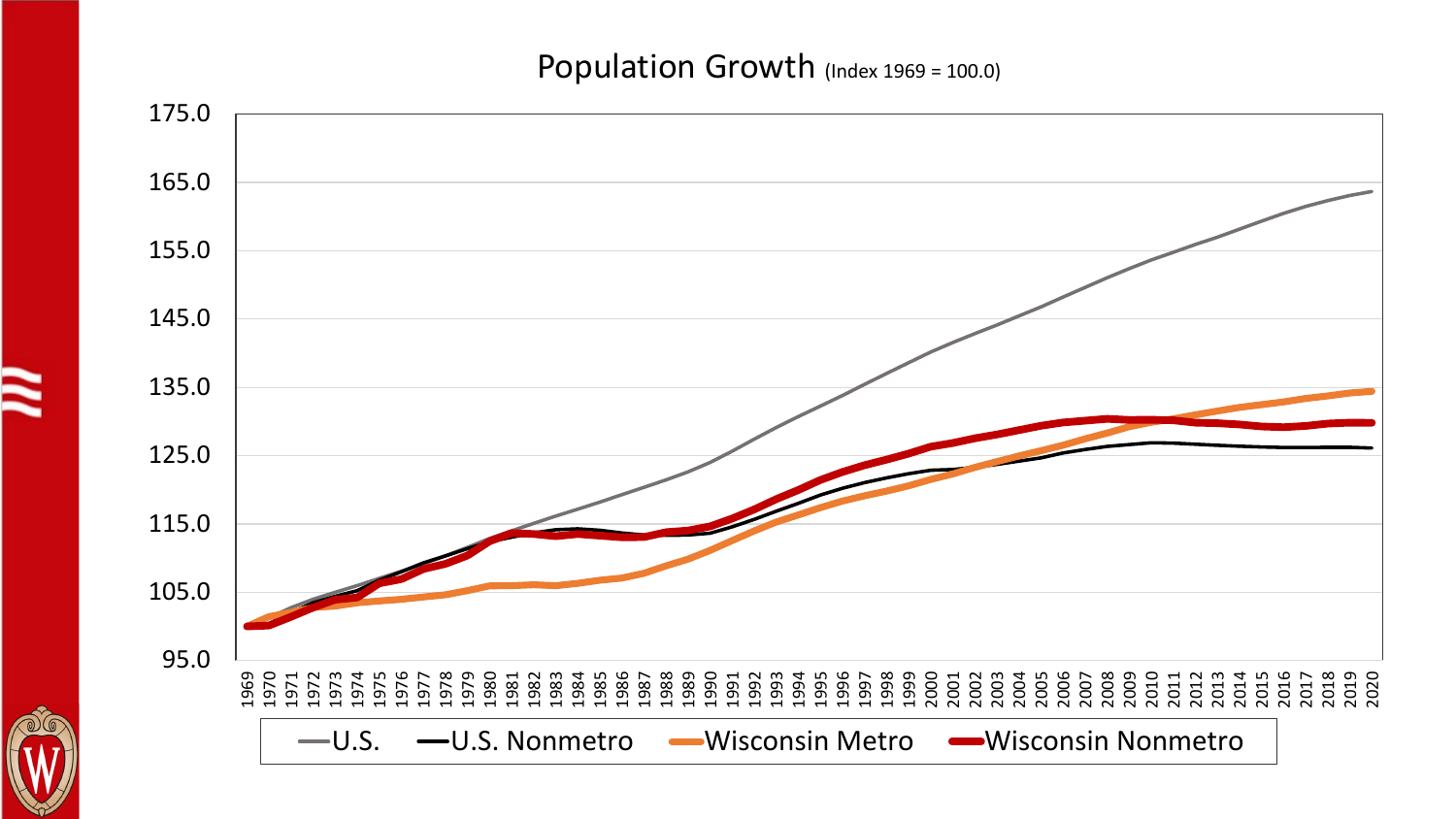#### Population Growth (Index 1969 = 100.0)

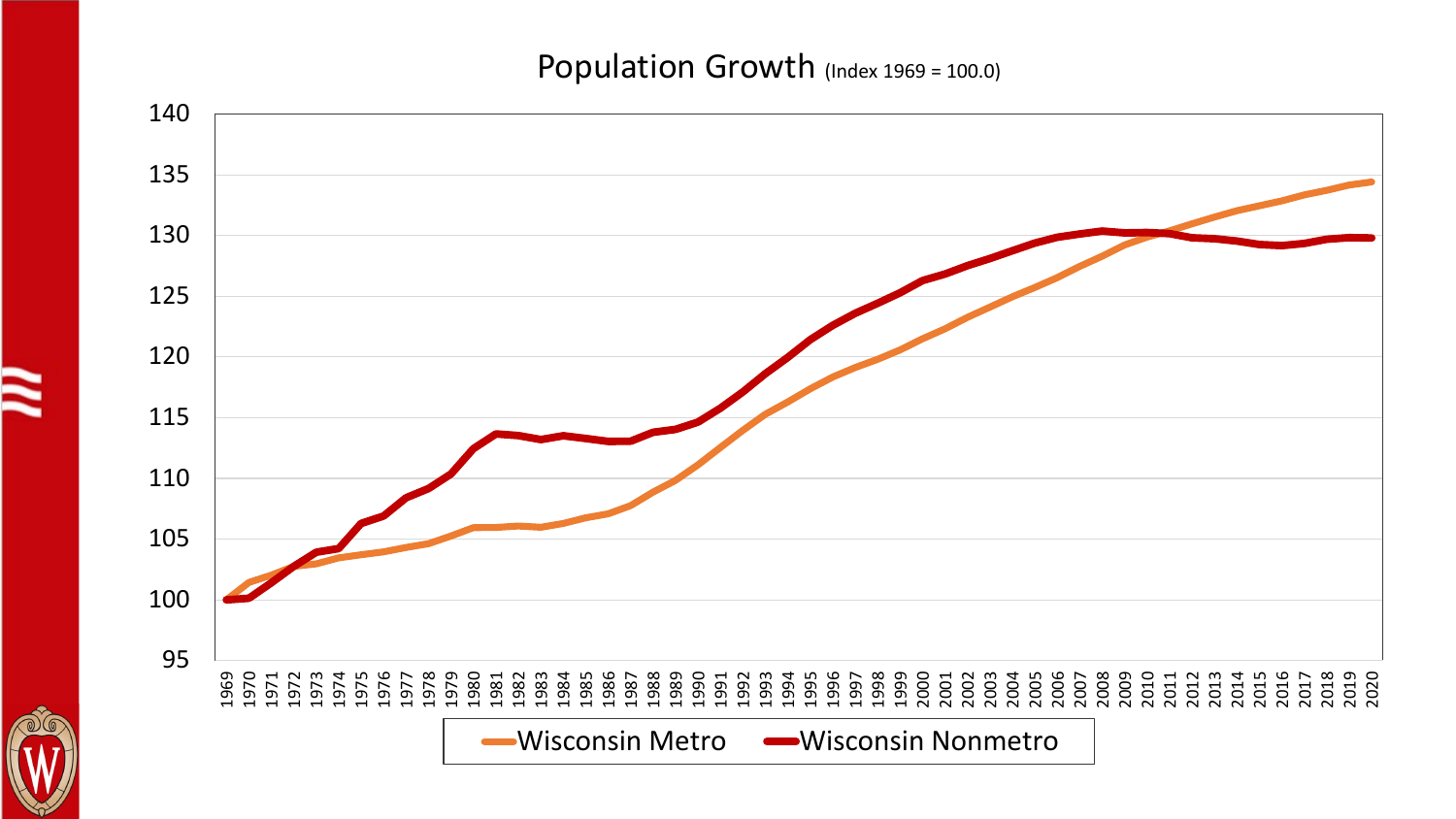#### Population Growth (Index 1969 = 100.0)

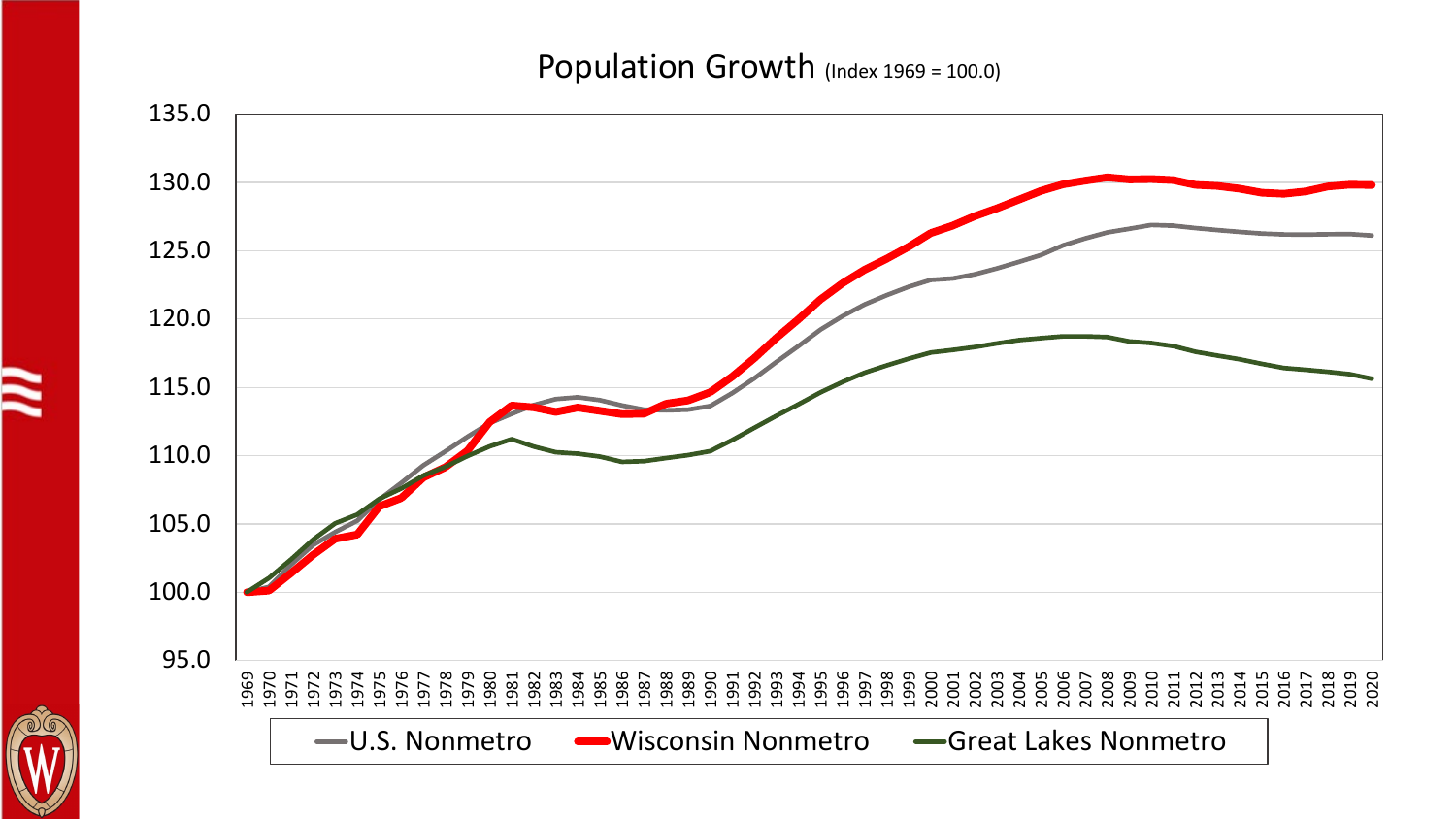#### Employment Growth (Index 1969 = 100.0)

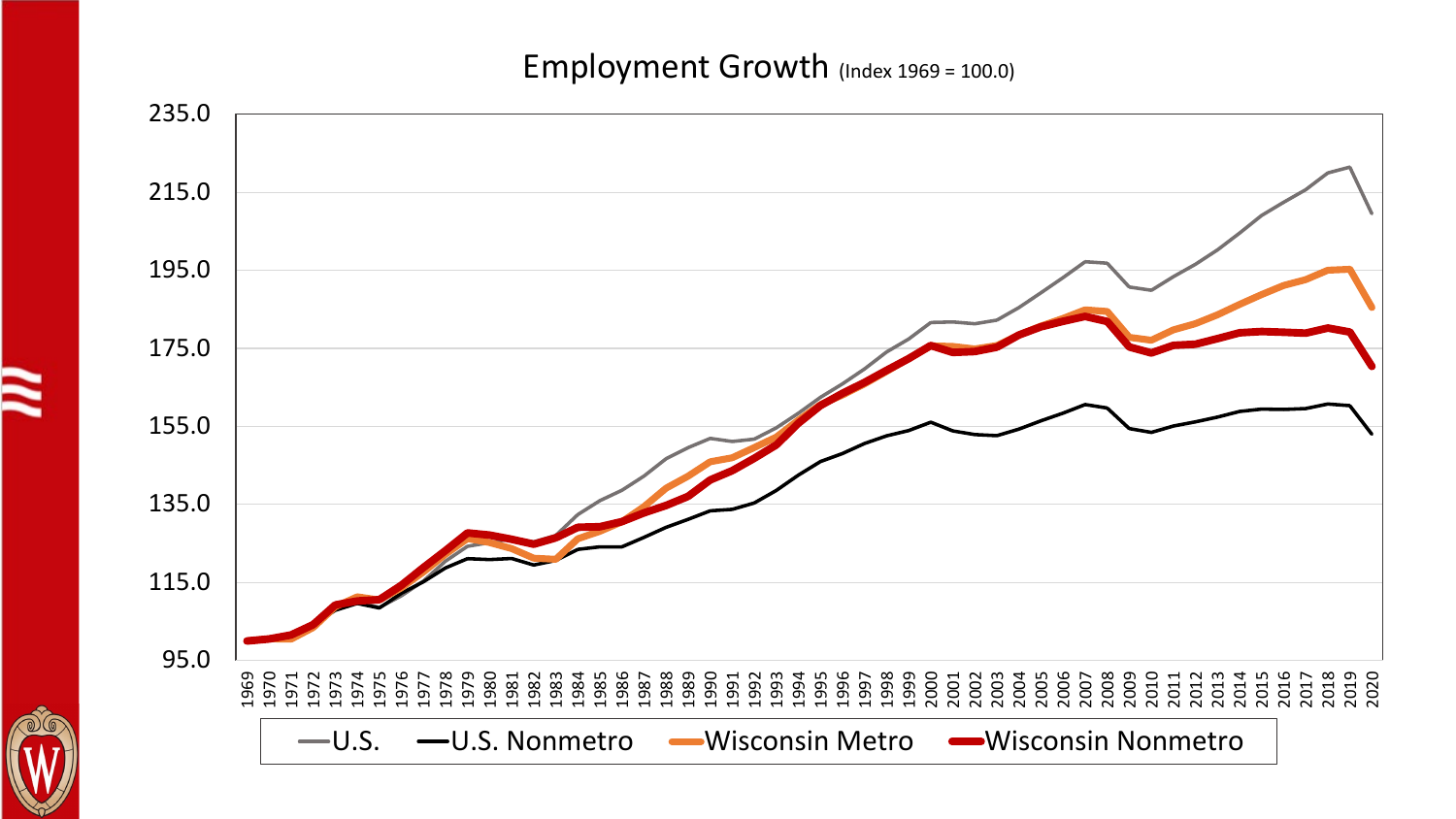#### Employment Growth (Index 1969 = 100.0)

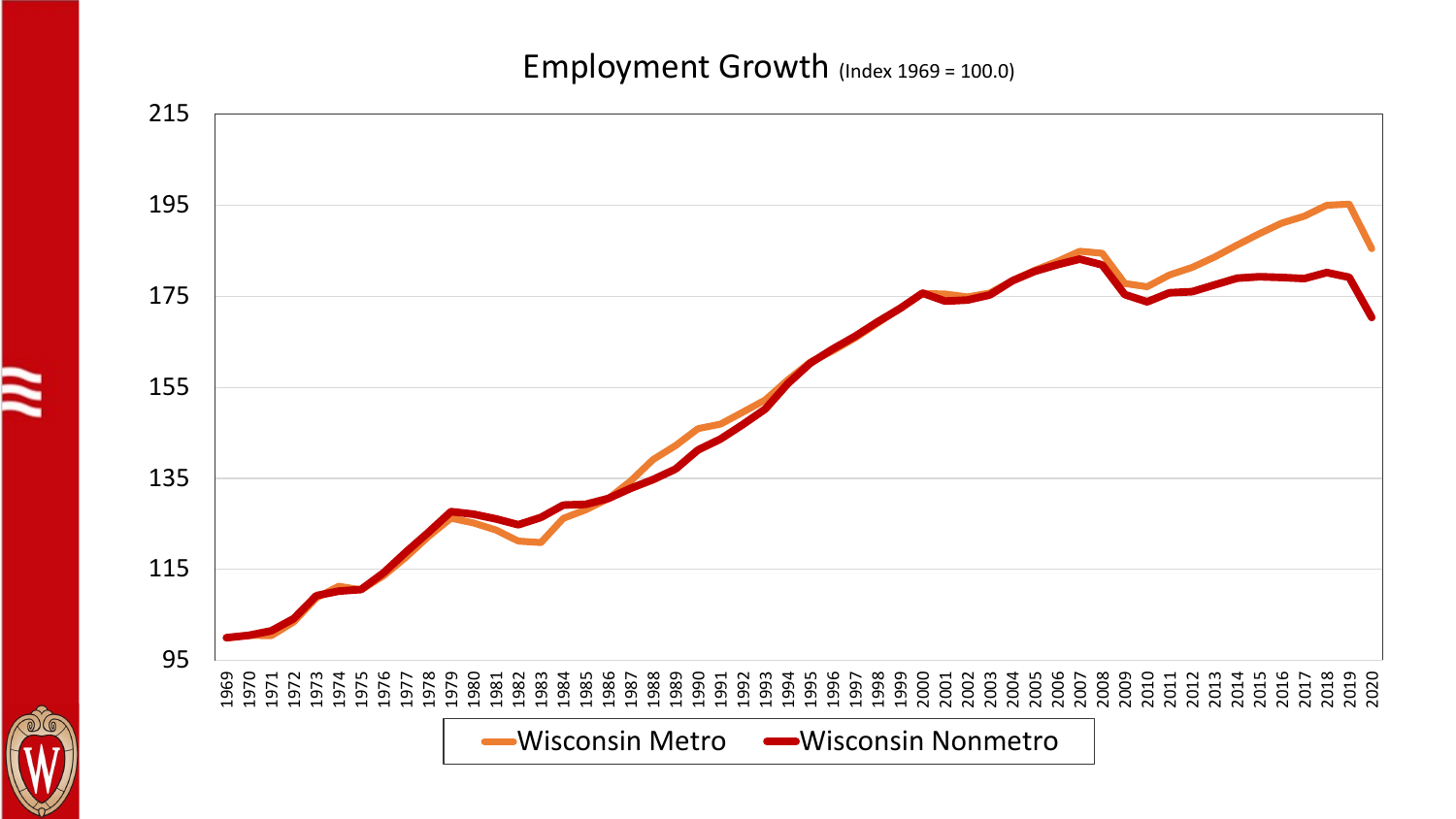#### Employment Growth (Index 1969 = 100.0)

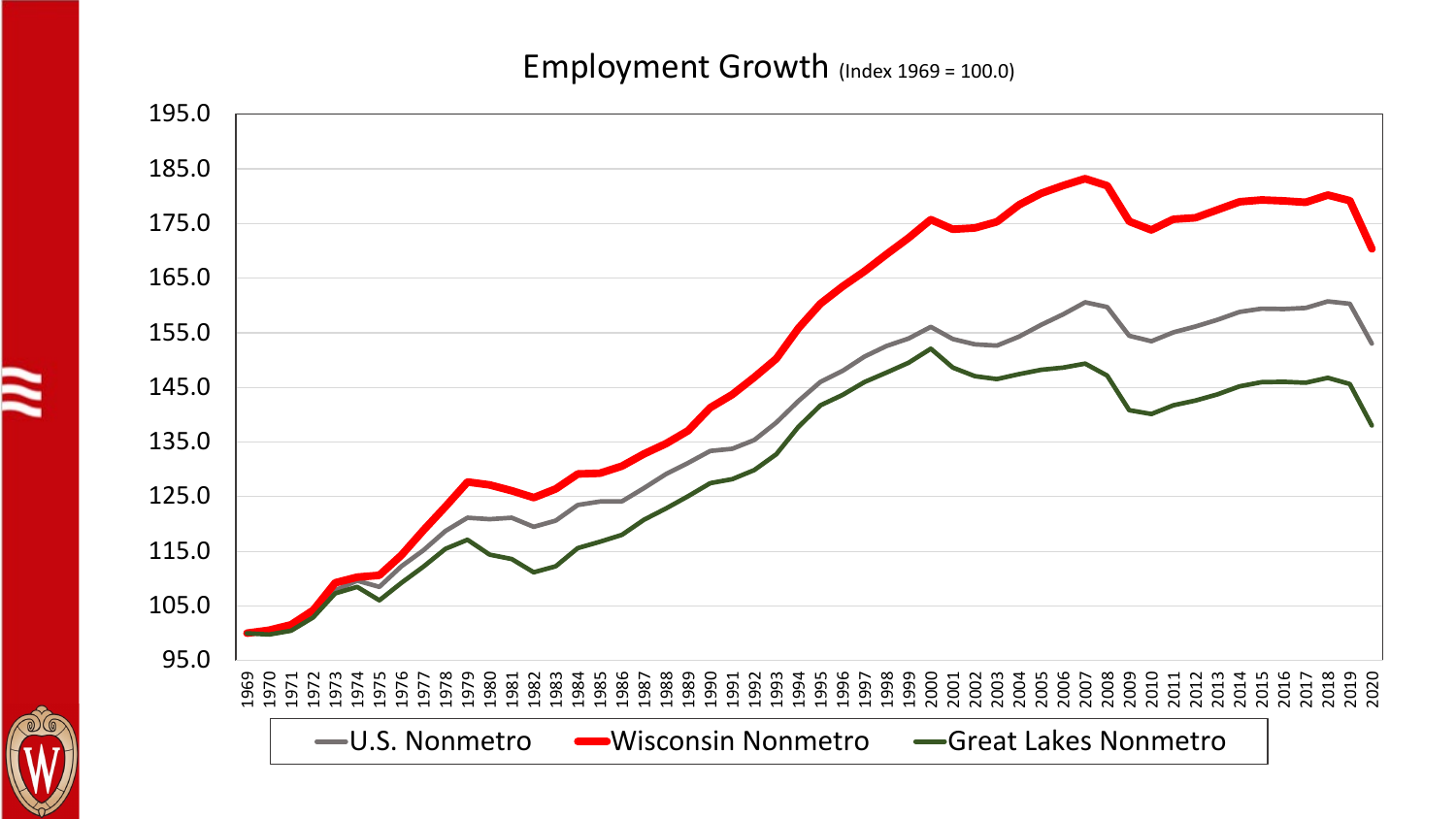#### Population to Employment Ratio

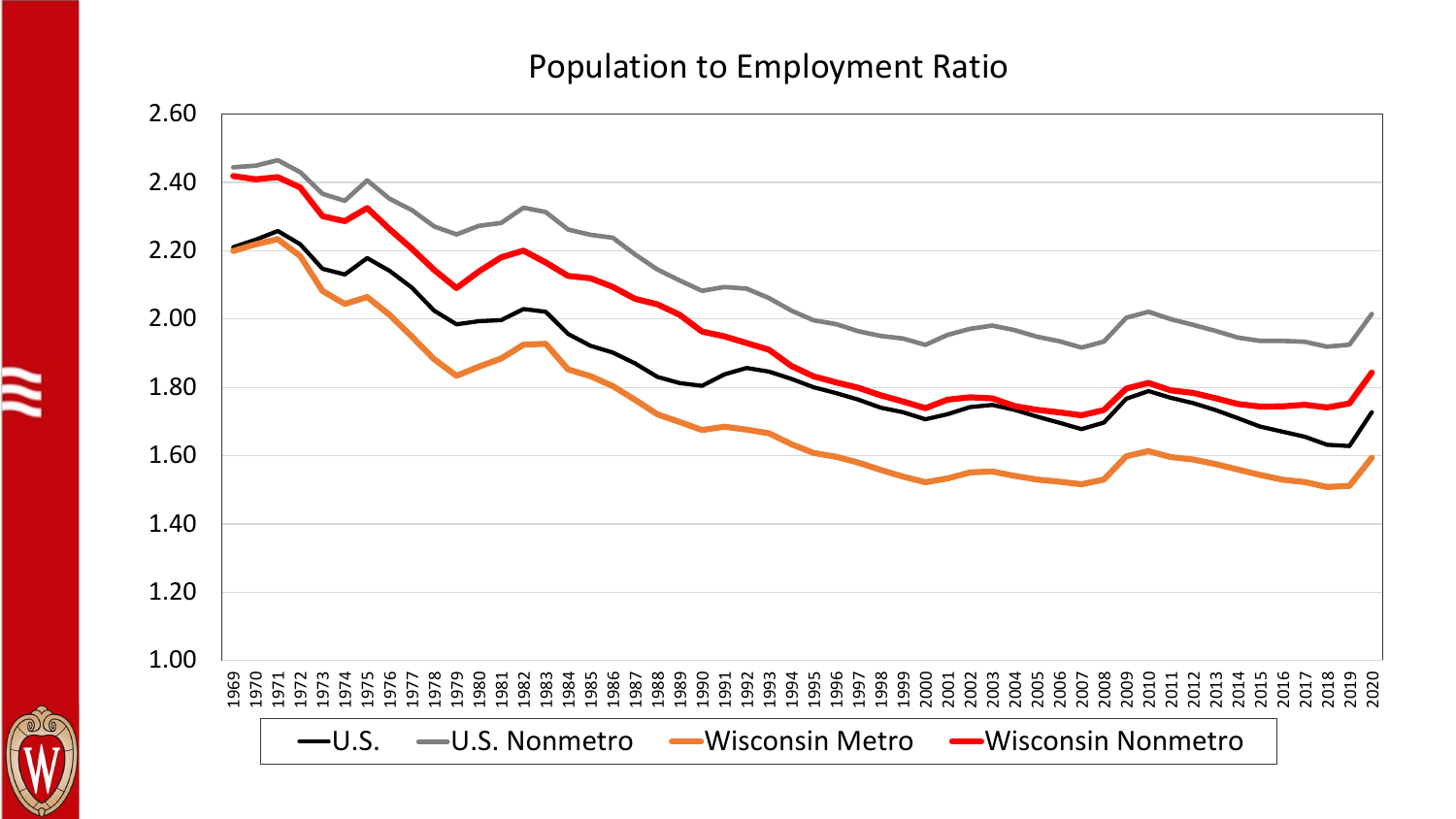#### Population to Employment Ratio



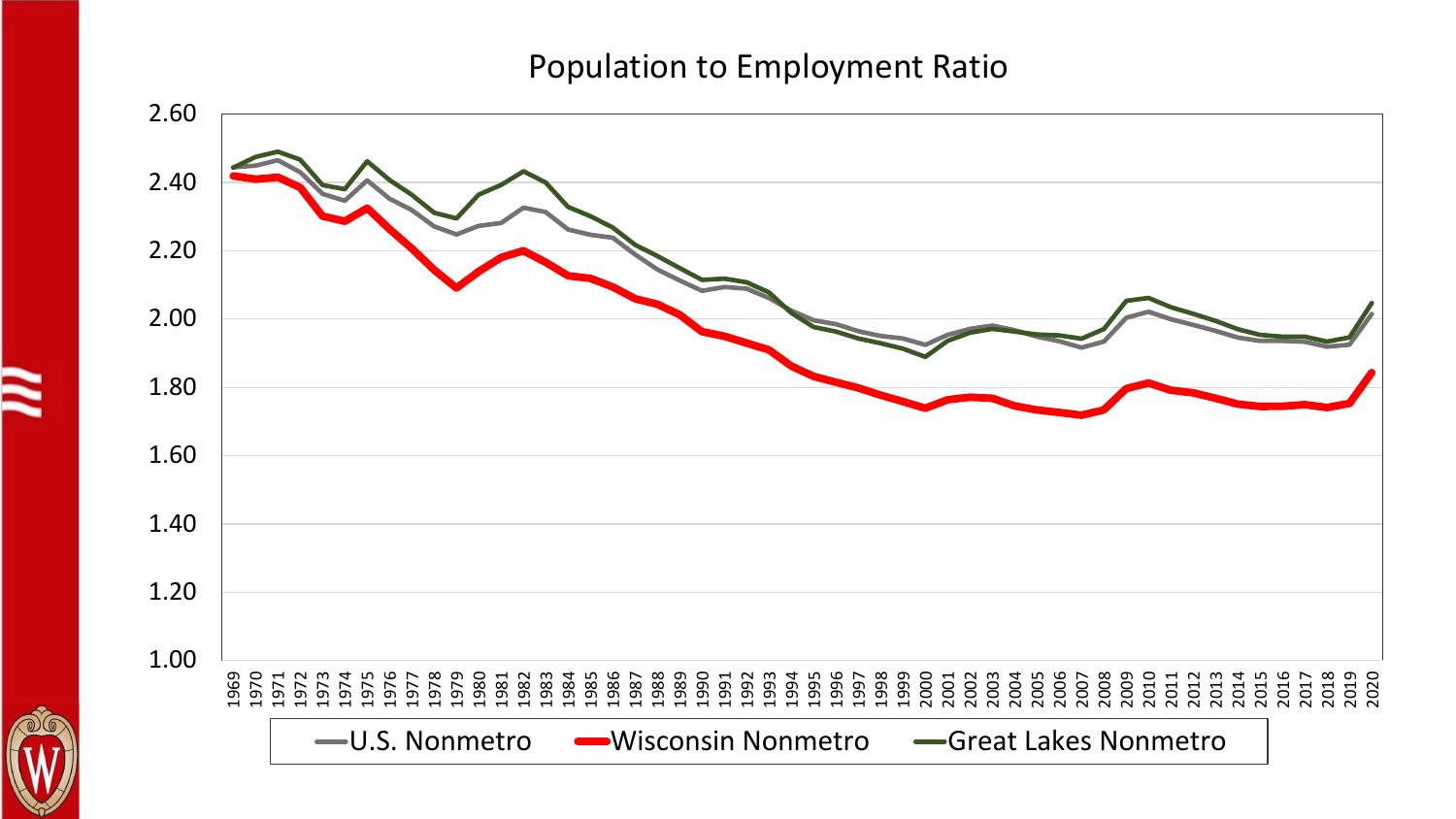## Per Capita Income (2020\$)

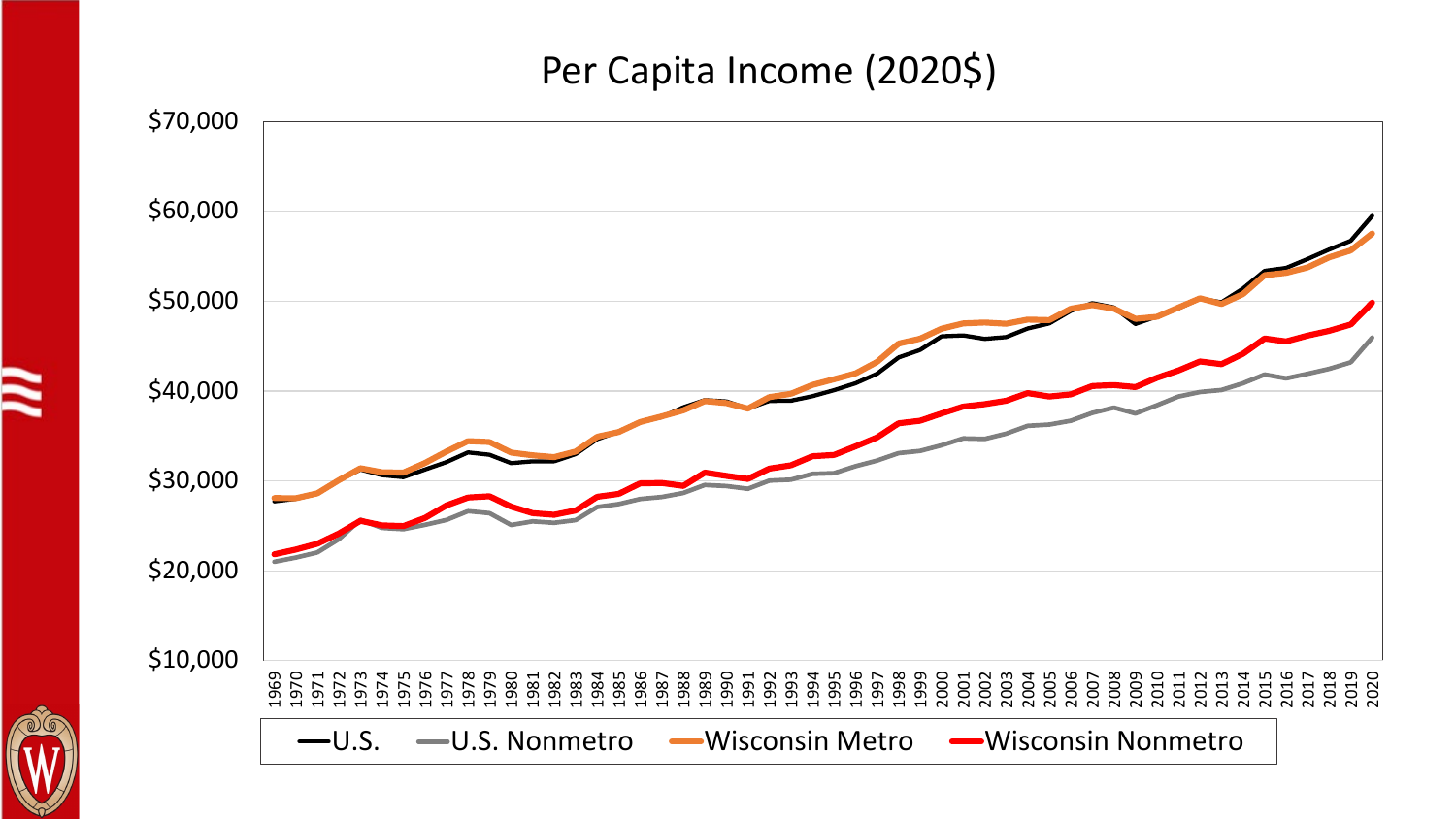## Per Capita Income (2020\$)

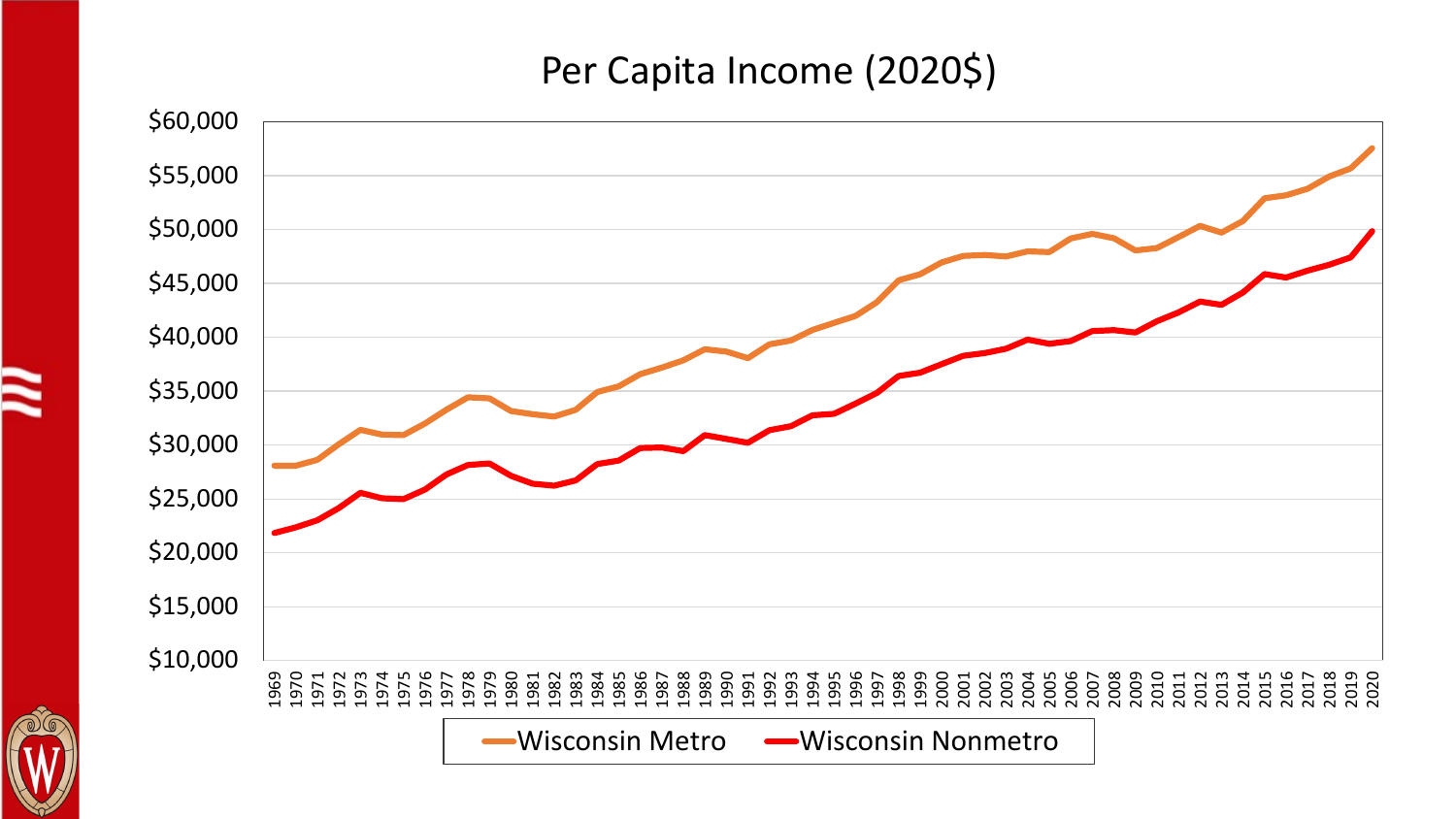## Per Capita Income (2020\$)

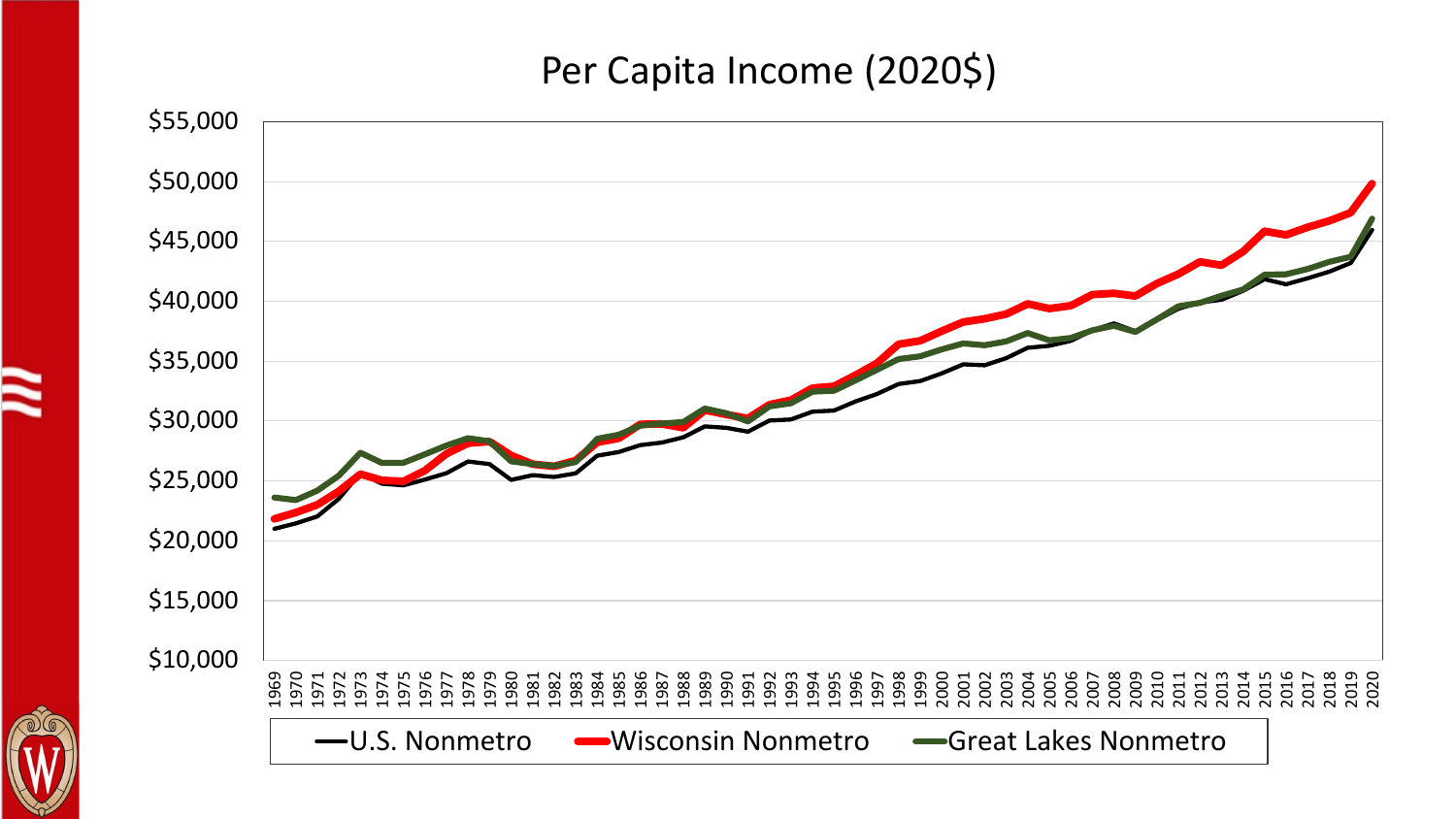## GDP Per Capita (2012\$)



**—U.S. Metro —U.S. Nonmetro → Wisconsin Metro → Wisconsin Nonmetro** 

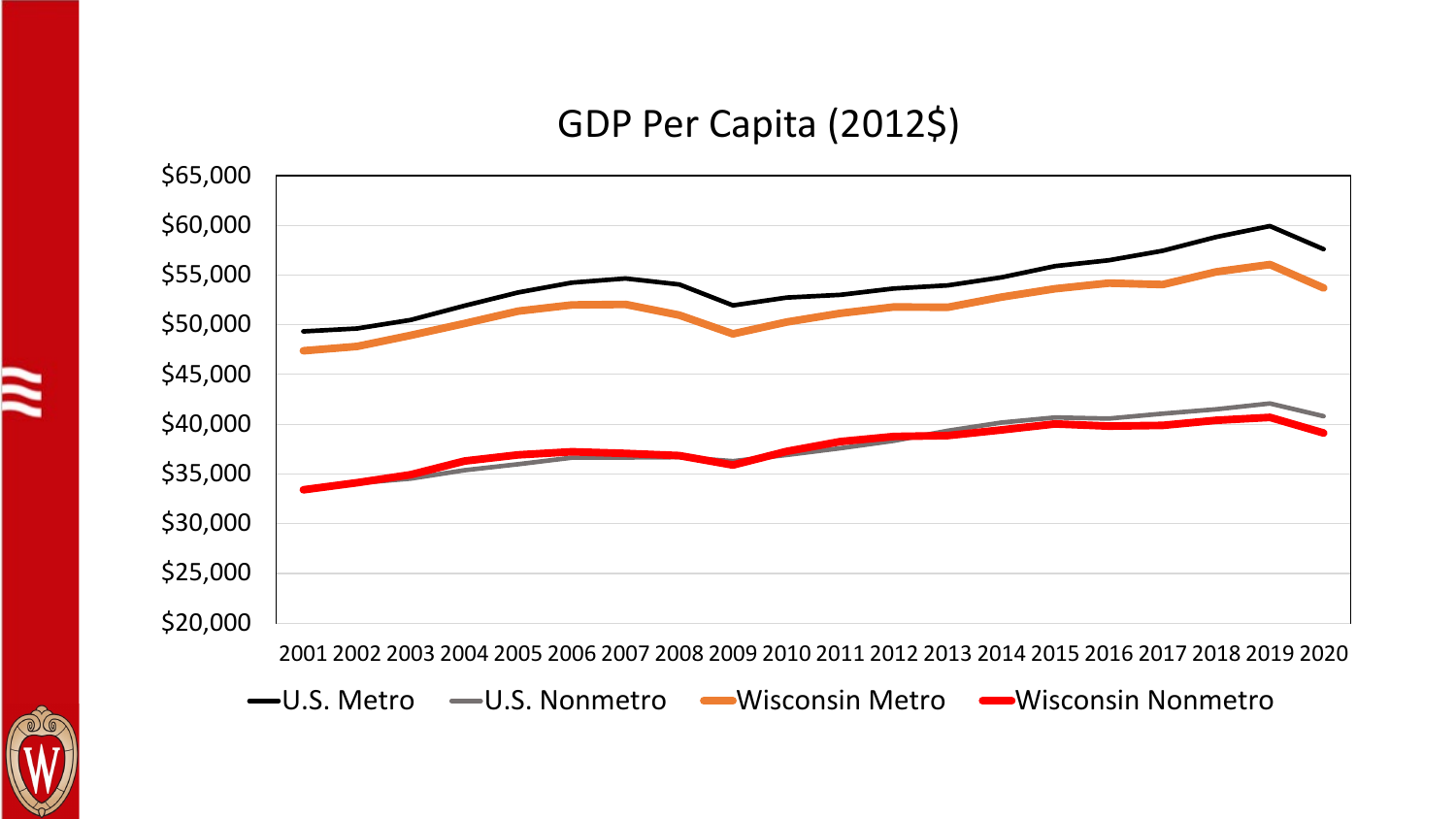- How do we define "rural"?
- Population growth has stagnated.
- Historically employment growth tracks urban Wisconsin, except post the Great Recession.
- Rural Wisconsin has tended to "out-perform" rural areas of many parts of the U.S., particularly the Great Lakes region.
- We are generating more jobs than we have people to fill them.
- Evidence of COIVD impacting the economy is clear, but the uptick in per capita income makes the "COVID Recession" different from all other recessions.